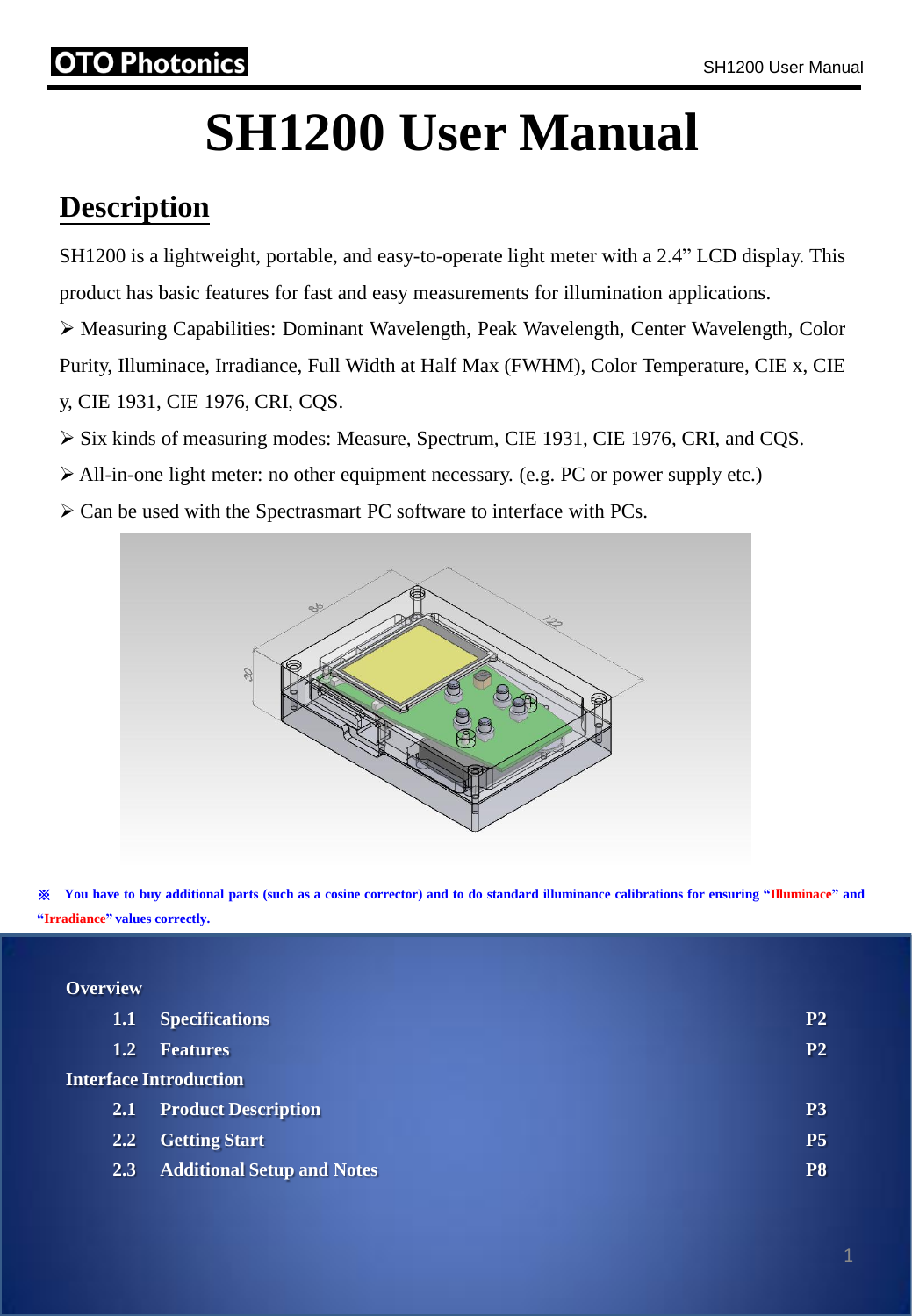### **OTO Photonics**

## **Overview**

# **1.1 Specifications**

| <b>Model</b>    | Spectral response range (nm) |     |  |     |                  |     |  |                    |  |     | Slit size | Resolution | CCD type | <b>SNR</b>  | A/D | Dark | <b>Stray</b> |       |
|-----------------|------------------------------|-----|--|-----|------------------|-----|--|--------------------|--|-----|-----------|------------|----------|-------------|-----|------|--------------|-------|
|                 |                              | 300 |  | 400 |                  | 500 |  | 600                |  | 700 | 800       | $(\mu m)$  | (nm)     |             |     |      | noise        | light |
| UM1280<br>$-V$  |                              |     |  |     | $380$ nm – 780nm |     |  |                    |  |     |           | 25         | 5.5      | Sony<br>563 | 150 | 16   | 52           | 0.5   |
| UM1280<br>$-V2$ |                              |     |  |     |                  |     |  | $340$ nm $-850$ nm |  |     |           | 25         | 5.5      | Sony<br>563 | 150 | 16   | 52           | 0.5   |

1.2 **F** 

| <b>Items</b>                            | <b>SH1200</b>                                                                                                                                                                                                        |
|-----------------------------------------|----------------------------------------------------------------------------------------------------------------------------------------------------------------------------------------------------------------------|
| Spectro-module                          | <b>UM1280</b>                                                                                                                                                                                                        |
| <b>Display</b>                          | 2.4 inch LCD Panel                                                                                                                                                                                                   |
| <b>Dimensions</b>                       | $122mm$ (L) X 86mm (W) X 30mm (H)                                                                                                                                                                                    |
| <b>Battery</b>                          | Rechargeable Li-ion Battery (1700mAh)                                                                                                                                                                                |
| <b>Storage</b>                          | SD Card (FAT16/32 type)                                                                                                                                                                                              |
| <b>Measuring mode</b>                   | Measure /Spectrum / CIE 1931 / CIE 1976 / CRI /<br><b>COS</b>                                                                                                                                                        |
| <b>Measuring</b><br><b>Capabilities</b> | Dominant Wavelength / Peak Wavelength / Center<br>Wavelength / Color Purity / Illuminace / Irradiance<br>/ Full Width at Half Max (FWHM) / Color<br>Temperature / CIE x / CIE y / CIE 1931 / CIE<br>1976 / CRI / CQS |
| Language                                | English / Traditional Chinese / Simplified Chinese                                                                                                                                                                   |

www.otophotonics.com C

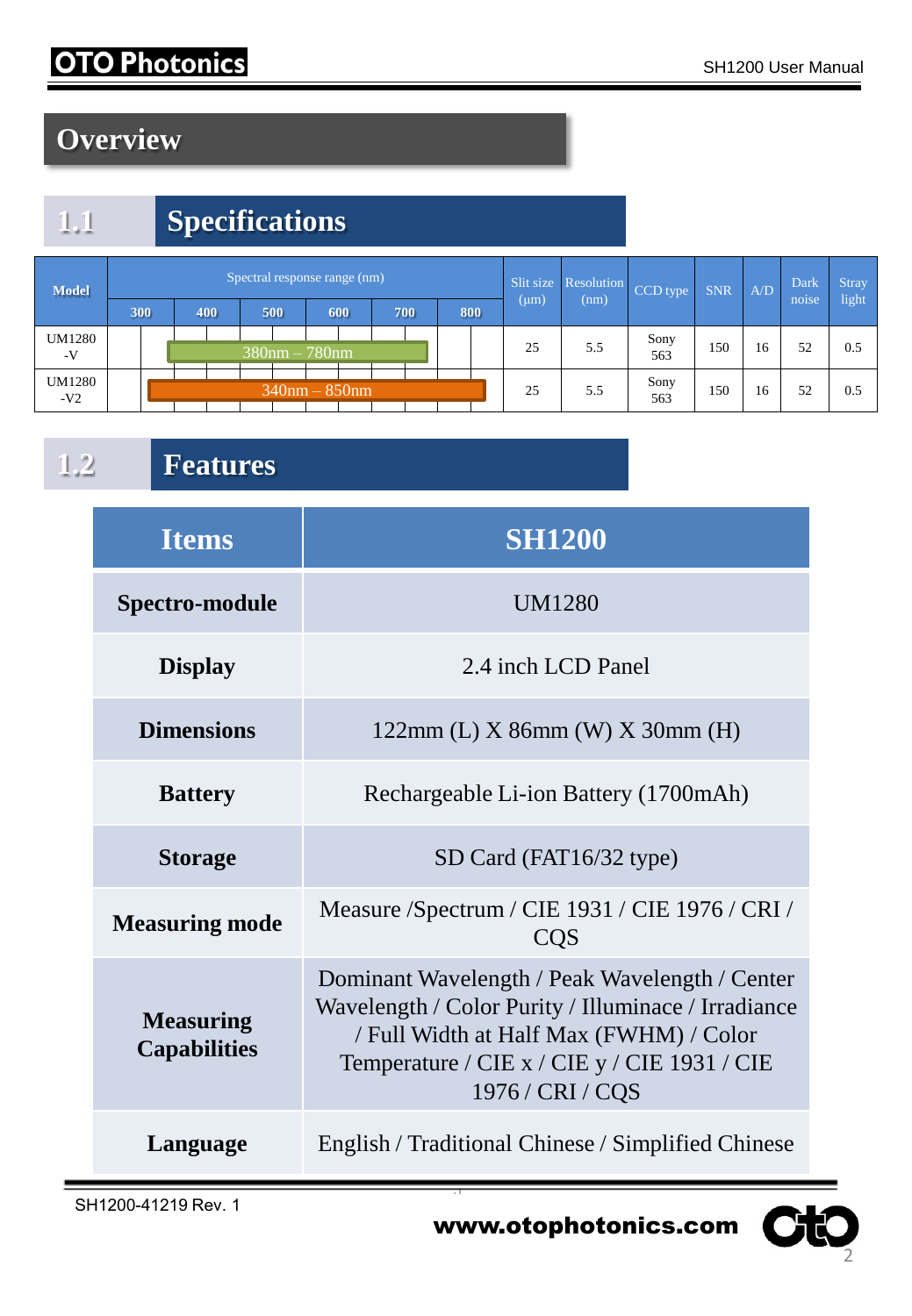#### **OTO Photonics**

#### **Interface Introduction**

#### **2.1 Product Description**



**Fig.2: SH1200 Back view**

О

www.otophotonics.com

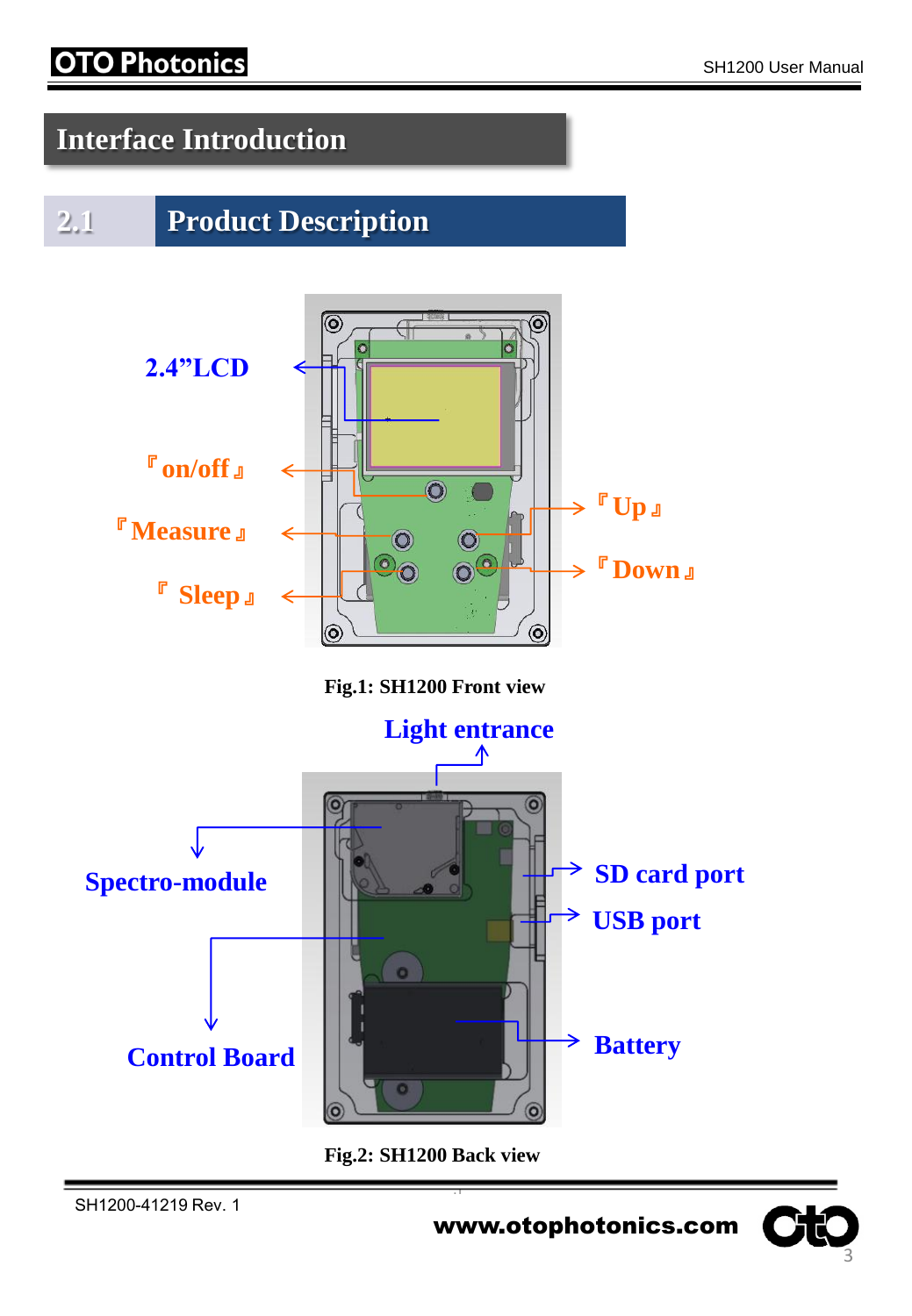#### **Operating Description**

- 『**on/off**』:Power key. Turn on / Turn off the system.
- **EXECUTE:** Start a measurement or confirm selections.
- 『**Sleep**』:Enter power saving state. (Press any key to wakeup it.)
- **► 『Up**』: Change the menu selection for previous.
- **E** Down **J** : Change the menu selection for next.



**Fig.3: SH1200 Front view**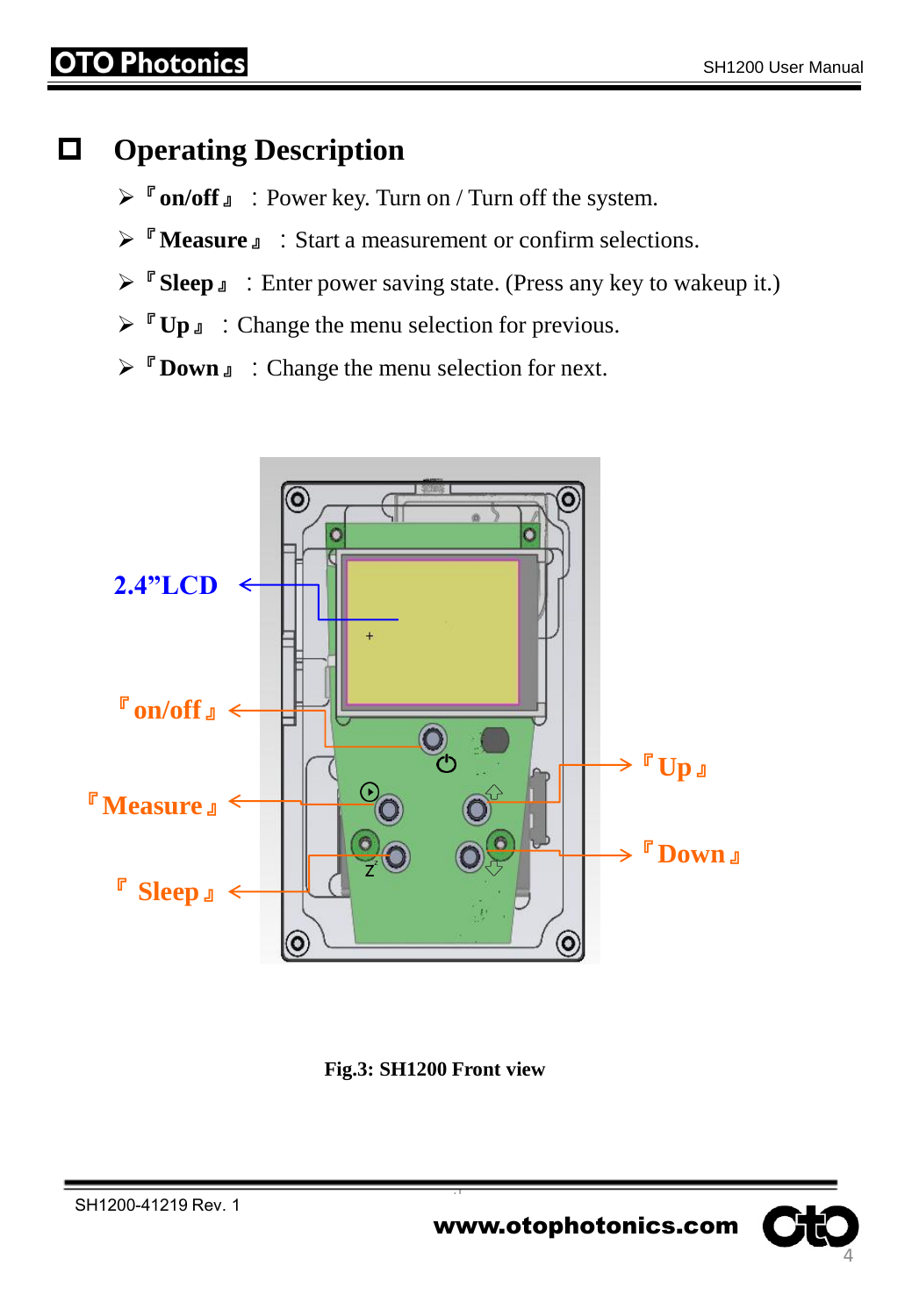#### Photon

#### **2.2 Getting Start**

#### **Power ON / Power OFF**

 『**Power ON**』: Press the "**on/off**" button to turn on the SH1200. An OtO splash screen will display. (Fig.4)

 After Splash screen, the first screen will display the Illuminance, CCT, Dominant wavelength, CRI, and Purity. (Default screen: "**Measure**") (Fig.5) 『**Power OFF**』: Press the "**on/off**" button again, the SH1200 will be turned off.



| حە                 | <b>Rev: C037</b>  | Measure<br>Spectrum |
|--------------------|-------------------|---------------------|
| Illuminance :      | $3.2e - 06$<br>Im | <b>CIE1931</b>      |
|                    |                   | CIE1976             |
| <b>CCT</b>         | κ<br>5765.69<br>t | <b>CRI</b>          |
| $\lambda$ Dominant | 485.31<br>÷<br>nm | cas<br>SaveOut      |
| CRI                | 85.29<br>%<br>t   |                     |
| Purity             | 31.85<br>%<br>÷   |                     |

**Fig.4: Power ON screen Fig.5: Default screen (Measure)**

#### **Power Save**

 『**Power Save: ON**』: Press the "Sleep" button to enter power saving status.

『**Power Save: OFF**』: Press any key to wakeup SH1200 immediately.

Default: Idle 60 seconds to entry Power save mode.

5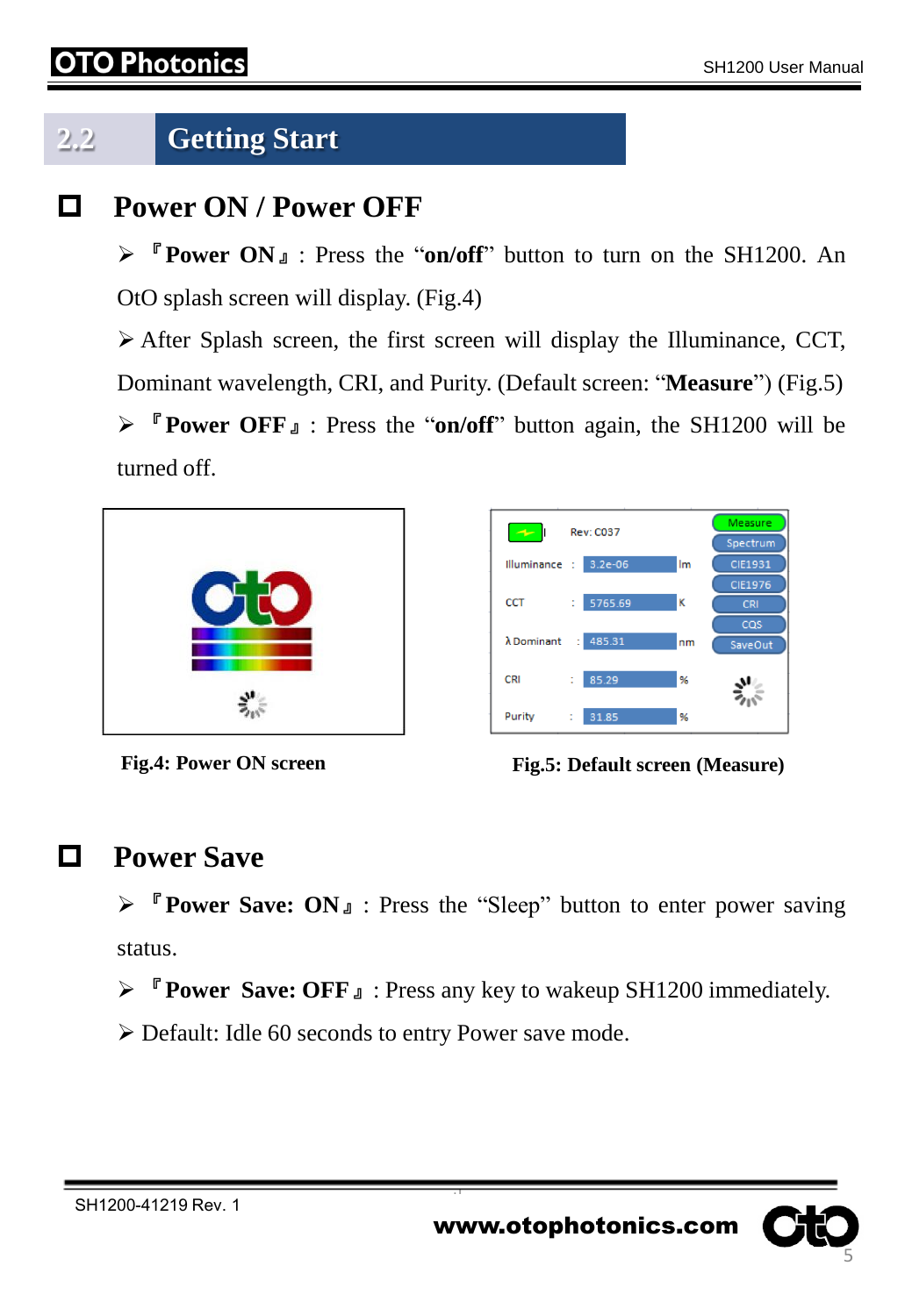#### **Take a Measurement**

- Press the "**Measure**" button to measure the light source.
- $\triangleright$  It will take about 3 seconds to measure the light source.
- Press the "**Up**" or the "**Down**" button to change the display mode.

#### **Display Mode**

| <b>Mode</b>                 | <b>Display Information</b>                                                                                                                                                                                        | <b>Figure</b> |
|-----------------------------|-------------------------------------------------------------------------------------------------------------------------------------------------------------------------------------------------------------------|---------------|
| <b>Measure</b><br>(Default) | Illuminance / Color Temperature / Dominant wavelength<br>/ CIR (Ra) / Color Purity                                                                                                                                | Fig.6         |
| <b>Spectrum</b>             | Picture: spectrum waveform<br>Information: Integration time / Illuminance / Color<br>Temperature / CIEx_y / Irradiance / Full Width at Half<br>Maximum / Dominant wavelength / Peak wavelength /<br>Color Purity. | Fig.7         |
| <b>CIE1931</b>              | Picture: CIE x, y and plot the coordinate of x and y.<br>Information: Color Temperature / duv / x and y.                                                                                                          | Fig.8         |
| <b>CIE1976</b>              | Picture: CIE u, v and plot the coordinate of u and v.<br>Information: Color Temperature / duv / u' / v'.                                                                                                          | Fig.9         |
| <b>CRI</b>                  | Picture: R1~R15 and Ra histogram.<br>Information: $R1 - R15$ and Ra values.                                                                                                                                       | Fig.10        |
| <b>CQS</b>                  | Picture: $Q1 \sim Q15$ and Qa histogram.<br>Information: Q1~Q15 and Qa values.                                                                                                                                    | Fig.11        |

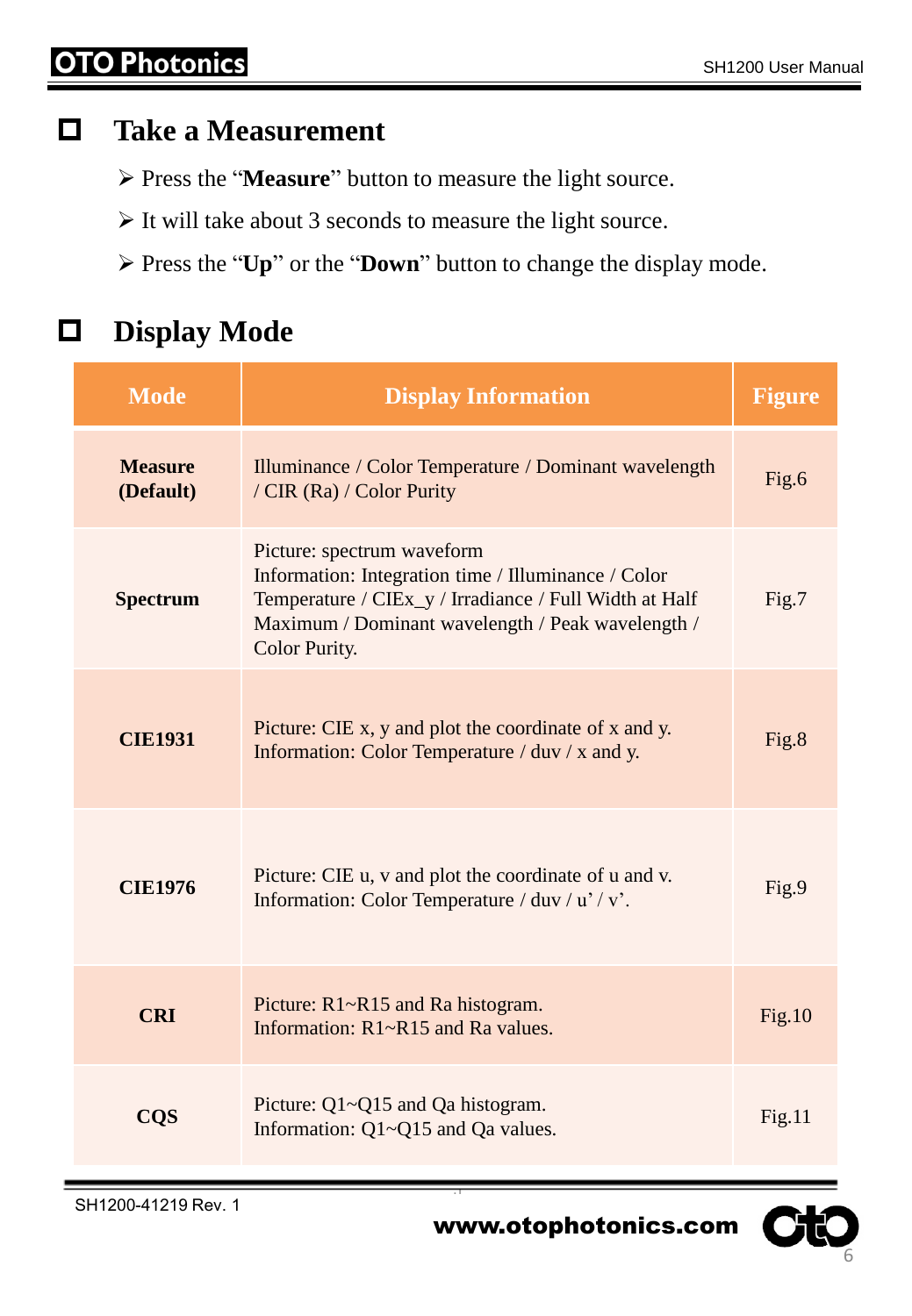#### **O Photonics**













SH1200-41219 Rev. 1

**Fig.8: CIE1931 Fig.9: CIE1976**



**Fig.10: CRI Fig.11: CQS**

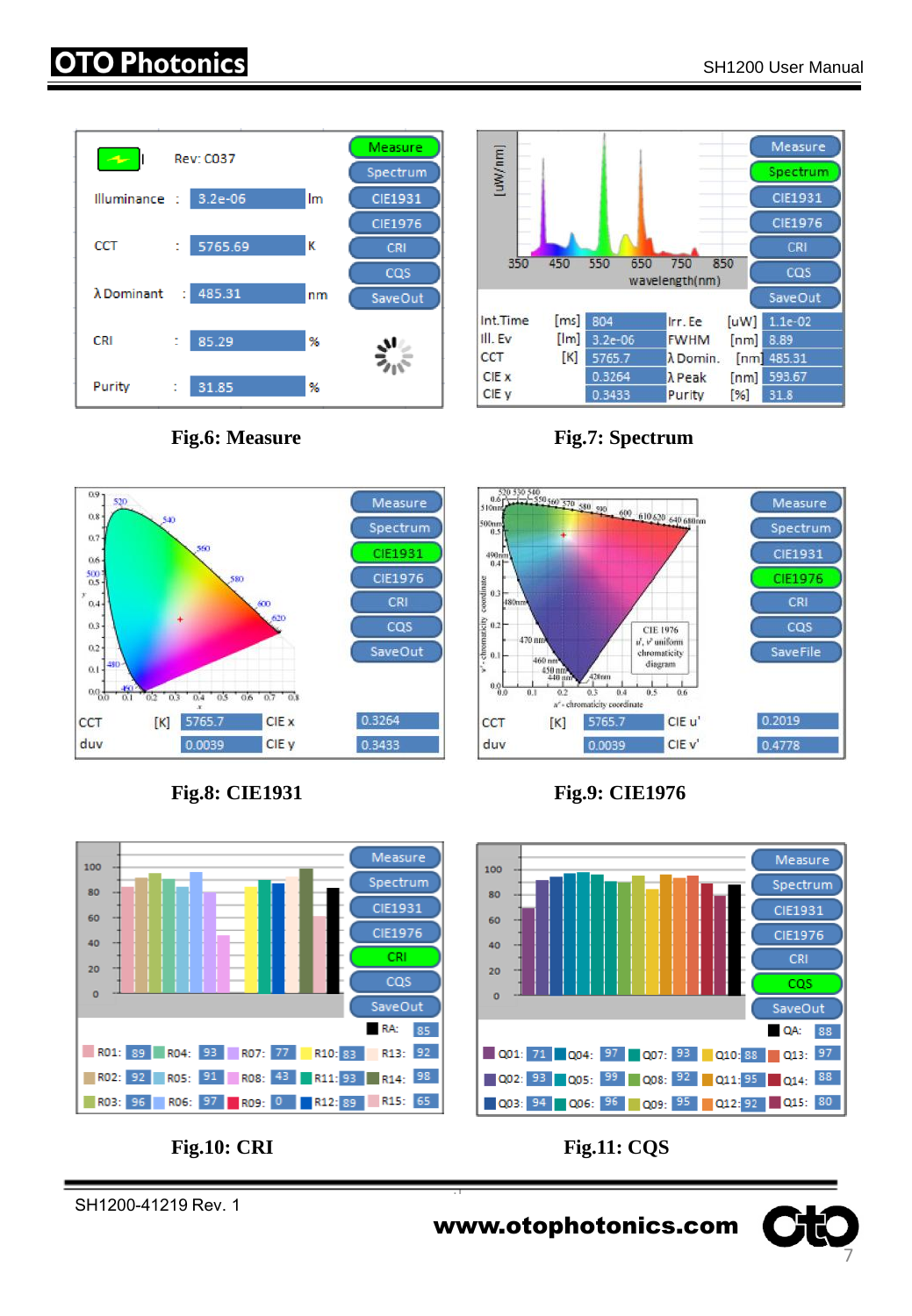#### **O Photonics**

### **2.3 Additional Setup and Notes**

#### **Save a measurement data**

『**SaveOut**』: White current measurement data onto SD card (only support for FAT16/32 type)

 It is whiten to "text format" (.spc) and "Spectrasmart PC software format" (.sps).

Description of "**SaveOut**" page conditions:

| <b>Message</b>      | <b>Figure</b> | <b>Description</b>                                                                 |
|---------------------|---------------|------------------------------------------------------------------------------------|
| Save?               |               | Press "Measure" button to<br>current measurement<br>save<br>data                   |
| <b>Saving</b>       |               | Recording data, please do not<br>remove the SD card or power<br>down the machine.  |
| <b>Save success</b> |               | Complete record, then you<br>can do other measurement or<br>power done the SH1200. |
| <b>Save fail</b>    |               | Cannot record the<br>data.<br>Please check the SD card<br>status.                  |

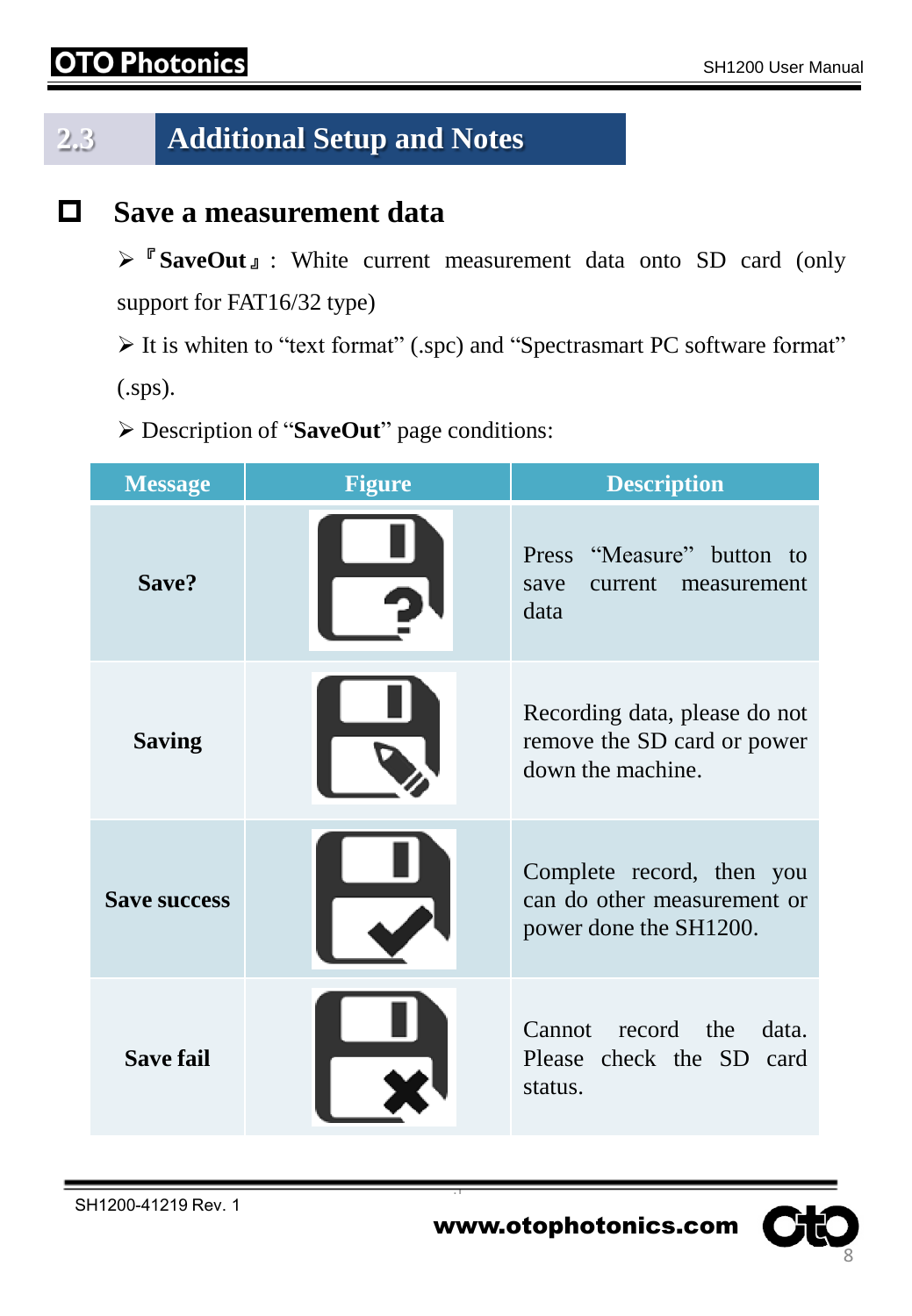#### **File saving format**

Construct a 『**SPECXXX**』 folder automatically during saving process.

Record 『**XXX.SPC**』 and 『**XXX.SPS**』 for each measurement

sequentially.

| ■ ■ ■ → Secure Digital/MMC (H:) → SPEC000<br>共用對象 ▼<br>組合管理 ▼<br>新増資料夾<br>燒錄<br>檢視(V) 工具(T) 說明(H)<br>编辑(E):<br>福密(F)<br>组合管理 <b>v</b><br>共用到象 ▼<br>新增資料夾<br>须终<br>≖<br>▲<br>修<br>名稱<br>名稱<br>☆ 我的最愛<br>۰<br>修改日期<br>□ 煤體櫃<br>DOO.SPC<br>瓦下載<br>SPEC000<br>$-001$ .SPC<br>(期間階)<br>002.SPC<br> ■ 桌面<br>SPEC001<br><b>星本機磁碟(C:)</b><br>$\sim$ 003.SPC<br>SPEC002<br>93 最近的位置<br>□ 新増磁碟區 (D:)<br>a 004.SPC<br>Secure Digital/MMC (H:)<br>$\Box$ 005.SPC<br>■ 媒體櫃<br>SPEC000<br>$Ln$ 006.SPC | 工具(T) 說明(H)<br>編輯(E)<br>檢視(V)<br><b>榴案(F)</b> |  |
|------------------------------------------------------------------------------------------------------------------------------------------------------------------------------------------------------------------------------------------------------------------------------------------------------------------------------------------------------------------------------------------------------------------------------------------------------------------------------------------|-----------------------------------------------|--|
|                                                                                                                                                                                                                                                                                                                                                                                                                                                                                          |                                               |  |
|                                                                                                                                                                                                                                                                                                                                                                                                                                                                                          |                                               |  |
|                                                                                                                                                                                                                                                                                                                                                                                                                                                                                          |                                               |  |
| SPECOO1<br>$Lel$ 007.SPC<br>$\Box$ 008.SPC<br><b>Gu</b> 網路<br>■ 煤體櫃<br><b>DO9.SPC</b><br>$-$ 010.SPC<br>틔<br>■ 立件                                                                                                                                                                                                                                                                                                                                                                        |                                               |  |

**Fig.12: a sample of file saving format**

#### $\triangleright$   $\ulcorner$  SPC  $\ulcorner$  text file format sample:

//\*\*\*\*\*\*\*\*\*\*\*\*\*\*\*\*\*\*\*\*\*\*\*\*\*\*\*\*\*\*\*\*\*\*\*\*\*\*\*\*\*\*\*//

Model Name: OTO\_PORTABLE\_2p4in\_SPECTROMETER FW Revision: C035-C035 \*\*\*\*Measure Data\*\*\*\* Integration Time: 675 ms Color Temperature: 5222.72 K CRI\_RA: 85.52 % Lux: 1.86e-06 lm Peak Wavelength: 544.50 nm CIE1931(x,y): (0.3399,0.3626) CIE1976(u,v): (0.2038,0.4892) --------- Color Information All ----------- Model Name : UM2220S3-V2 Serial Number : OS361AC55002771 Type : Absolute Emission Observer : 2 degree Illuminate : A X : 1.7467e-06 Y : 1.8630e-06 Z : 1.5285e-06 CIE\_x : 0.33994 CIE\_y : 0.36258 CIE\_z : 0.29748 CRI\_R1 : 96.20 … CRI\_R15 : 97.92 CRI\_RA : 85.52 CCT : 5222.72 DominantWavelength(nm) : 487.50 Purity : 0.2756 CIE1976u : 0.2038 CIE1976v : 0.4892 CIE1976w : 0.3070 Luminous flux(lm) : 1.8630e-06 //\*\*\*\*\*\*\*\*\*\*\*\*\*\*\*\*\*\*\*\*\*\*\*\*\*\*\*\*\*\*\*\*\*\*\*\*\*\*\*\*\*\*\*//